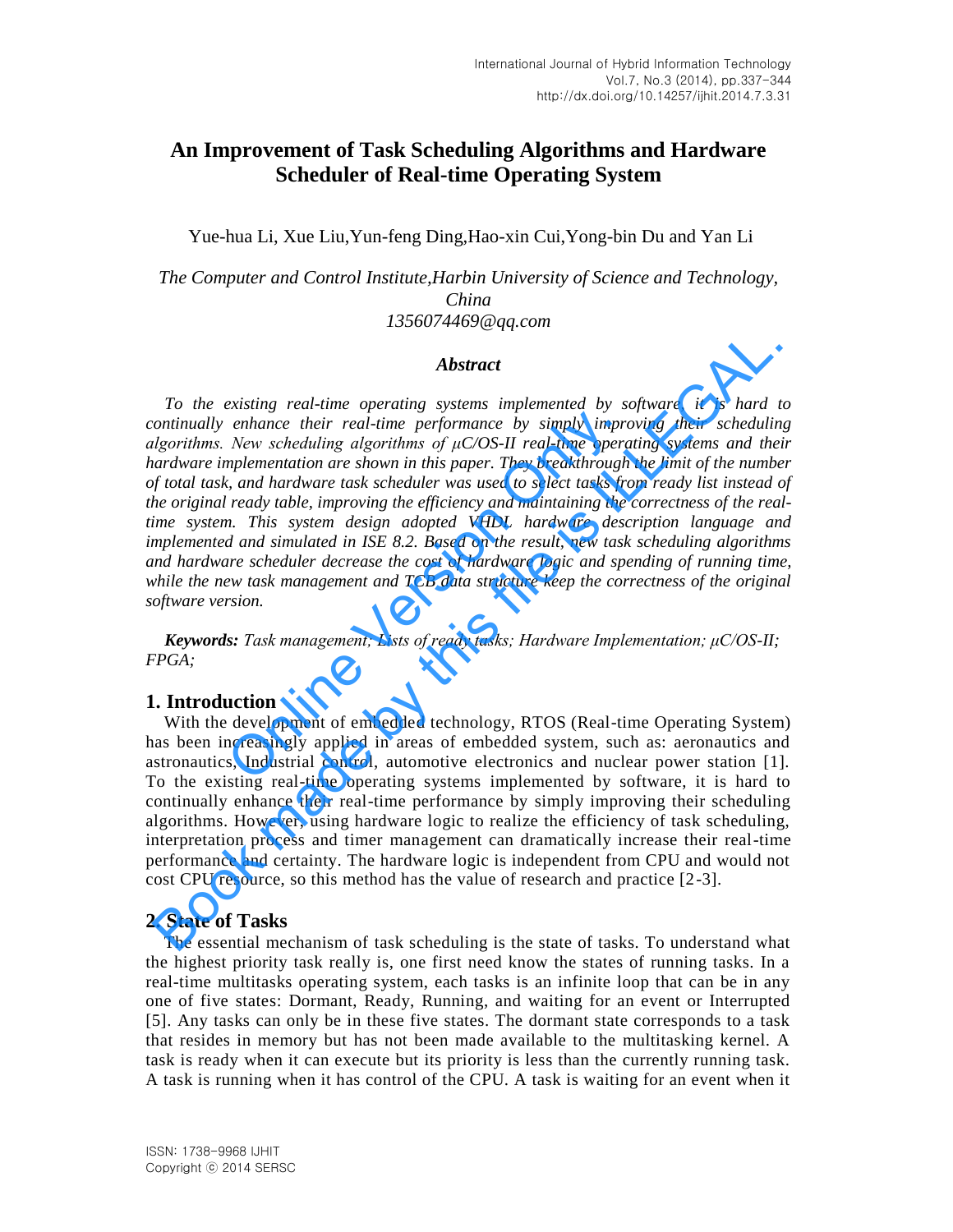requires the occurrence of an event (waiting for an I/O operation to complete, a shared resource to be available, a timing pulse to occur, time to expire etc.). Finally, a task is interrupted when an interrupt has occurred and the CPU is in the process of servicing the interrupt. [Figure 1](#page-1-0) shows the functions provided by μC/OS-II to make a task switch from one state to another.



# **3. Data structure and Algorithm of Task scheduler**

# **3.1. Task Control Blocks**

The core technology for a real-time operating system is its task scheduling mechanism. In order to restore the states and other information of task running, after the establishment of every single task, a task control block (TCB) should be created to manage and schedule this task. TCB is a data structure that is used by  $\mu$ C/OS-II to maintain the state of a task when it is preempted [6].

<span id="page-1-0"></span>So, the crux of the matter is to redesign the whole data structure of TCB to not only be compatible to  $\mu$ C/OS-II but suitable for implementing in the registers inside FPGA [7]. This data structure should also be easy for assigning priority based on scheduling algorithm, comparing the priorities of tasks and then sorting the tasks. According to the requirement above, the date structure can be designed as listed below. OSTaskDel() OSSched() OSSched() OSIntEx<br>
Figure 1. Task switching of five states<br>
Tucture and Algorithm of Task scheduler<br>
Control Blocks<br>
ce technology for a real-time operating system is<br>
i. In order to restore the stat

| type tcb is record   |                                  |
|----------------------|----------------------------------|
| OSTCBId              | : std_logic_vector( n downto 0); |
| <b>OSTCBPrio</b>     | : std_logic_vector( n downto 0); |
| <b>OSTCBStat</b>     | : std_logic_vector( n downto 0); |
| <b>OSTCBDly</b>      | : std_logic_vector( n downto 0); |
| OSTCBStkSize         | : std_logic_vector( n downto 0); |
| <b>OSTCBEventPtr</b> | : std_logic_vector(n downto 0);  |
| OSTCBStkBottom       | : std_logic_vector( n downto 0); |
| end record;          |                                  |

OSTCBId is the registers of task IDs in the operating system to mark every task. OSTCBStat is the registers of current state of the task; reading or writing which it can return or change the current state. OSTCBPrio is the priority of the task. OSTCBDly is the registers of delay time, used when the task needs to be delayed for a certain number of clock ticks. OSTCBStkSize is the registers of a variable that holds the size of the stack in number of elements instead of bytes. OSTCBEventPtr is the registers of a pointer to an event control block. OSTCBStkBottom is a pointer to the task's stack bottom. This data structure only keeps the major items in TCB structure of  $\mu$ C/OS-II in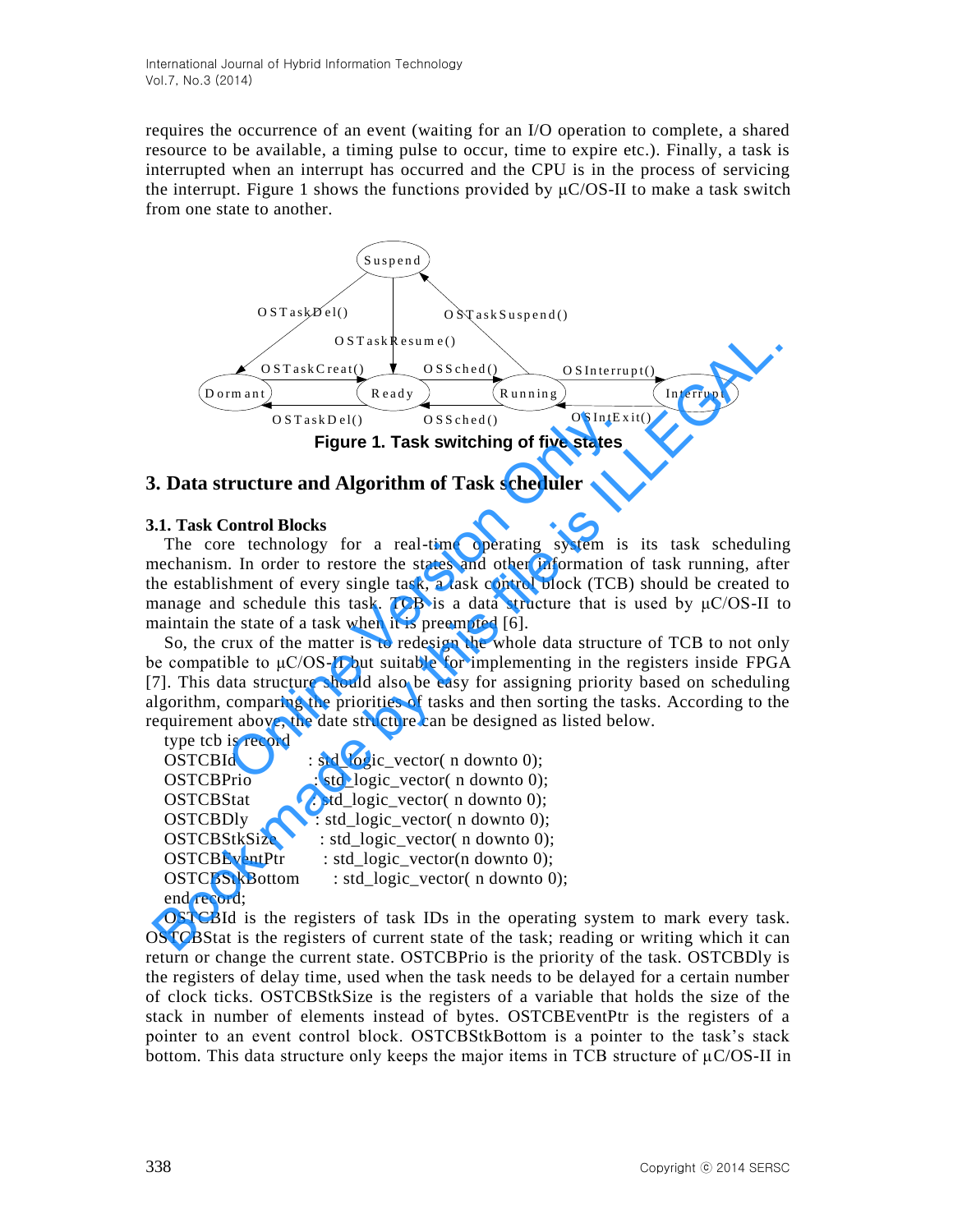order to be compatible with the original μC/OS-II TCB. However, because of the limit of hardware resource, some items are unnecessary to implement in FPGA register.

In the new TCB, the most fundamental data items are OSTCBPrio and OSTCBDly. When tasks are established, operating system gives a unique initial value to OSTCBId, a proper priority level to OSTCBPrio allowing the same priority level with the other tasks and initial value 0 to OSTCBDly. In the process of task running, the numbers of OSTCBId and OSTCBPrio cannot be change by tasks themselves or the operating system. At every a clock tick, OSTCBDly registers of each tasks add 1 till this task executes. The smaller the number of OSTCBPrio is, the earlier it will execute. If the number of OSTCBPrio is the same, the task with a bigger number of OSTCBPrio will execute first. These principles guarantee the operating system a preemptive kernel system, which means the highest priority task ready to run is always given control of the CPU. After the task finishes its execution, the OSTCBDly register will be reset.

#### **3.2. Algorithm of tasks scheduling**

The essential function of a real-time operating system is task scheduling, which based on algorithm of tasks scheduling, scheduler should determine which is the next task that need to execute and operate the stacks to perform the context switch [8-9]. Thus, scheduler needs to maintain a group of task lists, such as ready list and waiting list. Every time scheduler, based on priority of the task, sorted all ready-to-run tasks to select the tasks with the highest priority. Algorithm used in this paper is a modified version of the original μC/OS-II algorithm that is added algorithm of comparison of the same priority level. Thus, if the number of OSTCBPrio is the same, the task with a bigger number of OSTCBPrio will execute first, which guarantee scheduler always choses the task with the highest priority and waiting the longest time in the list. musical function of a real-time operating system is ta:<br>ential function of a real-time operating system is ta:<br>Igorithm of tasks scheduling, scheduler should determ<br>eed to execute and operate the stacks to perform the<br>dul Some in the promptos galantic we velociting system and processes the state of the this file is the processes the section, the OSTCBDY register will be reset.<br>
Section, which means the highest priority task ready to run is

One could see through the analysis above, because priority is corresponding to the task, TCB can be determined when the scheduler find out which is the highest priority task in the ready list. This kind of function is represented in the OSTCBPrioTbl[], so when certain priority has been determined, scheduler can index the TCB data structure from OSTCBPrioTbl[] table. While if there one priority level links multiple tasks, then instead of pointing to one single TCB data structure, the item in OSTCBPrioTbl[] points to a list of TCB data structures in which TCB data structure has the same priority levels. The connection of OSTCBPrioTbl[] and TCB items shows in Figure 2. Examples of OSTCBPrioTbl data structure.



**Figure 2. Examples of OSTCBPrioTbl data structure** 

The primary functions of task management in  $\mu$ C/OS-II is to create a task, delete a task, check the size of a task's stack, schedule tasks, suspend and resume a task, and get running information about a task [10]. So the input ports are to input parameter1, which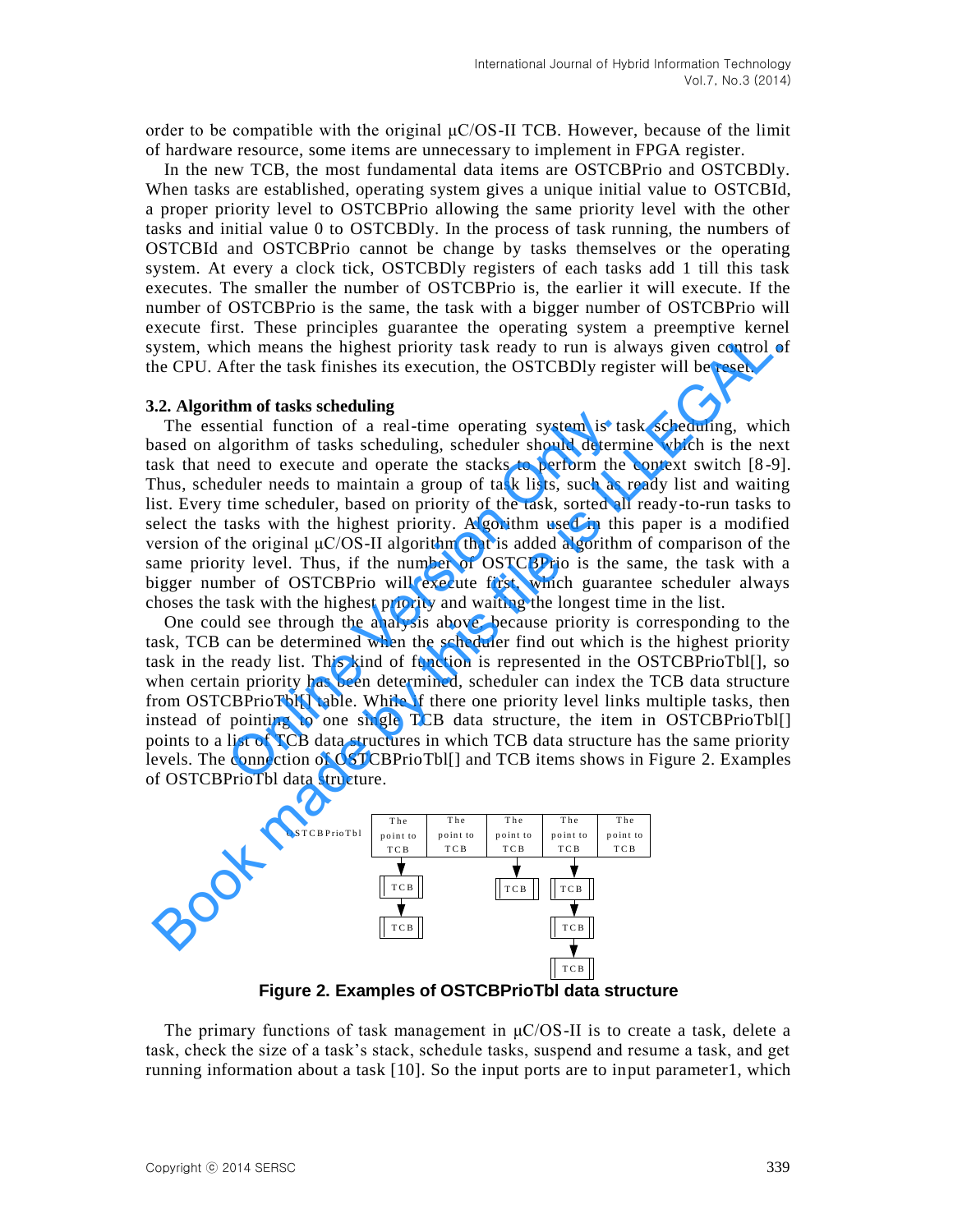International Journal of Hybrid Information Technology Vol.7, No.3 (2014)

is when creating of a new task, here input the address of task codes, priority level of the task, address of the stack bottom of the task and running information about the task, and parameter 2, which is the task ID number which users assigned to. The output port is to output the states of the task based on the ID number. Each ID number links to a TCB data structure. Hardware circuits of task management show in Fig. 3. Hardware circuits of task.



**Figure 3. Hardware circuits of task management** 

In order to implement this algorithm in a way of high efficiency, on adopt combinational logical circuits to create this hardware task scheduler, showing in Fig. 4. Hardware circuits of the task scheduler.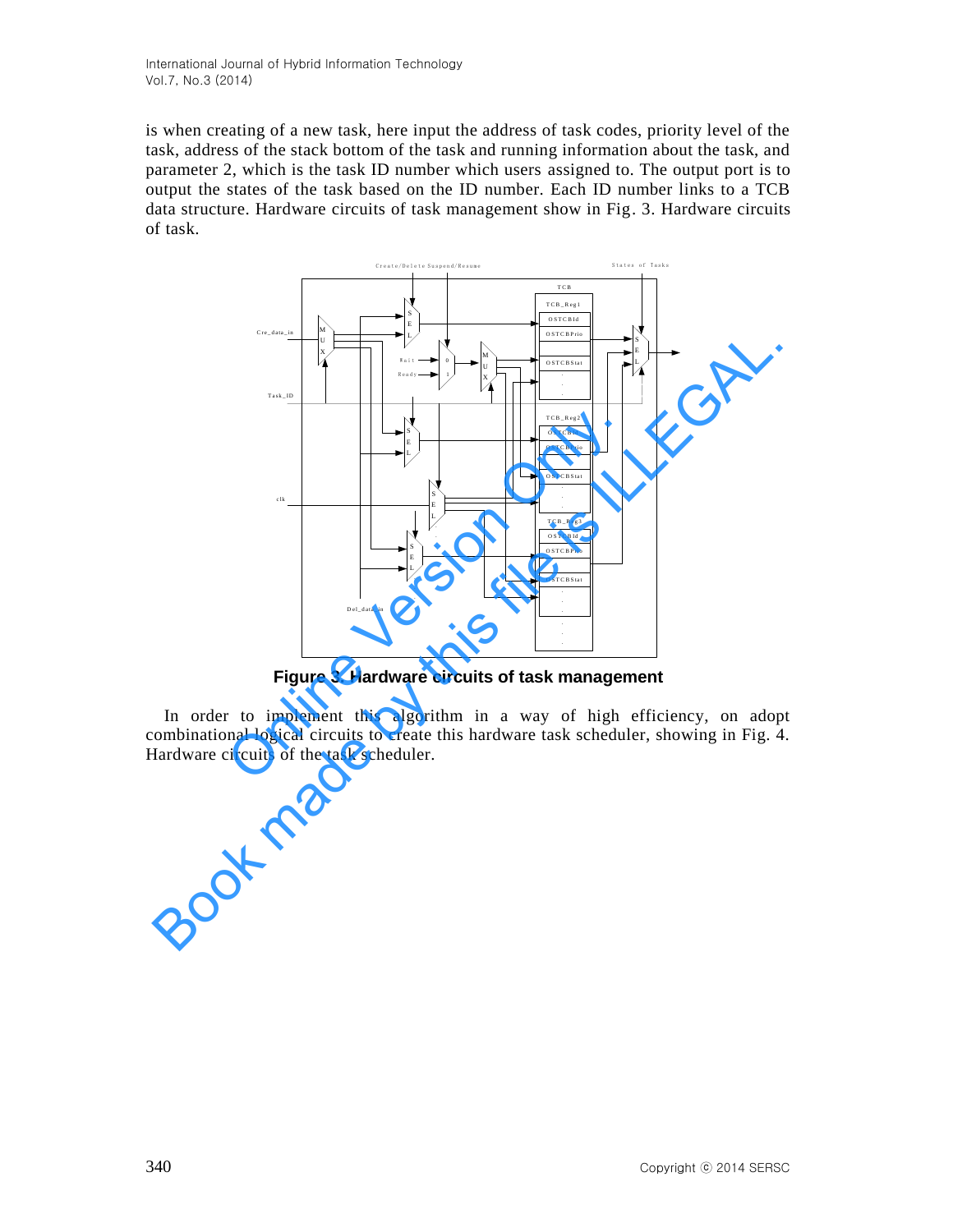

**Figure 4. Hardware circuits of the task scheduler**

This task scheduler sort tasks according to their priorities. It directly links to the state registers of all tasks, as long as the scheduler detects one that changes, it will cause a reschedule of all tasks. The data selectors directly connect with TCB registers. They, based on the priority level, output OSTCBStat to corresponding output bit in REG\_X registers, and then all REG\_X registers perform logical OR, and send the results to PRI\_REG registers (definition of PRI\_REG shows in Figure 5. The PRI\_REG register). **Example 12**<br> **Eigure 4. Hardware circuits of the task schec**<br> **Eigure 4. Hardware circuits of the task schec**<br>
c scheduler sort tasks according to their priorities. It direct<br>
of all tasks, as long as the scheduler detec



**Figure 5. The PRI\_REG register** 

The number of bits in PRI\_REG register is equal to the number of priority levels. If the bit in the register shows 1, it means the task that the bit is linked to is at ready state. The priority of the task of high bit is higher than that of low bit. Decoders read the values of PRI\_REG in registers, decode them and them send the highest priority out. Based on the index of task IDs and the priorities PRI, comparer PRI\_COMP will compare each of priority number of the ready tasks to tasks with highest priority number. If they are the same, then output he ID number of the task to OSTCBPrioTbl register, otherwise output 0 to OSTCBPrioTbl register. If there are more than one tasks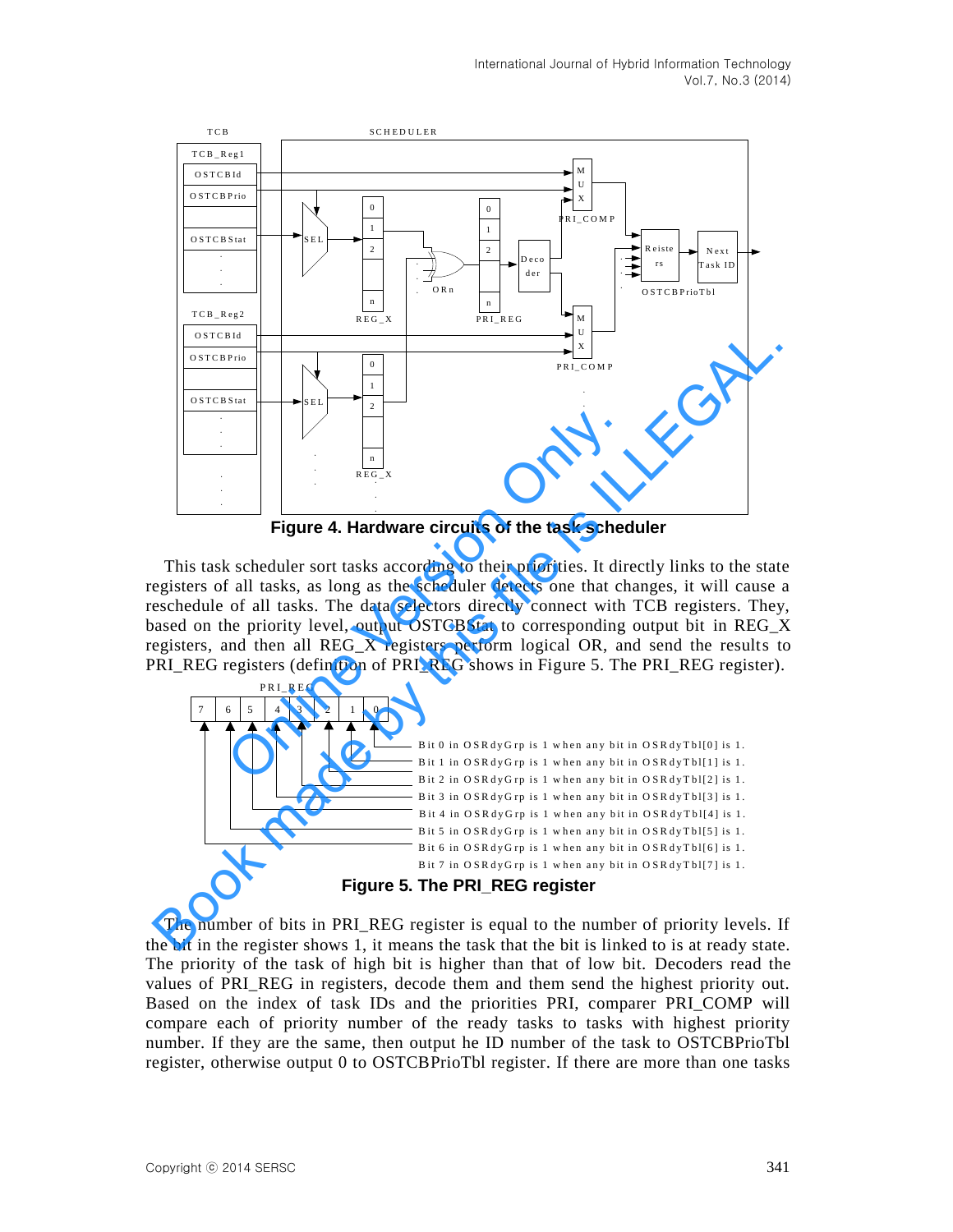with highest priorities, then output the task that has been waiting the longest time in the waiting list.

# **4. The results and analysis**

In order to test the correctness and high efficiency of the scheduling algorithm shown in the paper, the whole system has been implemented by VHDL hardware description language simulated in ISE 8.2 design suite. The functional simulation of hardware task management and scheduler shows in Figure 6. The simulating graph of task management and scheduler.

| End Time:<br>10000 ns                                                                                                                                                                                |   | 100 ns 1100 ns<br>00 ns | 3100 ns<br>4100 ns<br>5100 ns<br>6100 ns                                                                                                                                                                                                                                                                                                                                                                                                                                                                                                                                                                                                     |  |
|------------------------------------------------------------------------------------------------------------------------------------------------------------------------------------------------------|---|-------------------------|----------------------------------------------------------------------------------------------------------------------------------------------------------------------------------------------------------------------------------------------------------------------------------------------------------------------------------------------------------------------------------------------------------------------------------------------------------------------------------------------------------------------------------------------------------------------------------------------------------------------------------------------|--|
| $\mathbf{H}$ clk                                                                                                                                                                                     | 0 |                         |                                                                                                                                                                                                                                                                                                                                                                                                                                                                                                                                                                                                                                              |  |
| $\mathbf{J}$ create                                                                                                                                                                                  | 0 | (1)                     | (5)                                                                                                                                                                                                                                                                                                                                                                                                                                                                                                                                                                                                                                          |  |
| $\mathbf{M}$ del                                                                                                                                                                                     | 0 |                         | (6)                                                                                                                                                                                                                                                                                                                                                                                                                                                                                                                                                                                                                                          |  |
| $\mathbf{M}$ query                                                                                                                                                                                   | 0 | $\circ$                 |                                                                                                                                                                                                                                                                                                                                                                                                                                                                                                                                                                                                                                              |  |
| <b>M</b> resume                                                                                                                                                                                      | 0 | $\left( 4\right)$       |                                                                                                                                                                                                                                                                                                                                                                                                                                                                                                                                                                                                                                              |  |
| $\mathbf{M}$ suspend                                                                                                                                                                                 | 0 |                         |                                                                                                                                                                                                                                                                                                                                                                                                                                                                                                                                                                                                                                              |  |
| $\boxplus \overline{\textsf{pM}}$ OSTCBId[2:0]                                                                                                                                                       | 3 | 3<br>6<br>6<br>3        | 5<br>4                                                                                                                                                                                                                                                                                                                                                                                                                                                                                                                                                                                                                                       |  |
| $\boxplus \overline{\bigwedge}$ OSTCBPrio[2:0]                                                                                                                                                       | 0 | 3<br>0<br>ჩ             | 5                                                                                                                                                                                                                                                                                                                                                                                                                                                                                                                                                                                                                                            |  |
| <b>EI M</b> OSTCBStkBottom[                                                                                                                                                                          | 0 | 128<br>Ō<br>223         | 196 X 156                                                                                                                                                                                                                                                                                                                                                                                                                                                                                                                                                                                                                                    |  |
| $\boxplus \overline{\mathbf{Q}}$ next_task_id[2:0]                                                                                                                                                   | 4 | 3<br>6<br>6             | 3<br>5                                                                                                                                                                                                                                                                                                                                                                                                                                                                                                                                                                                                                                       |  |
| <b>EI</b> Mout_OSTCBId[2:0]                                                                                                                                                                          | 7 | 3'hU                    | 6                                                                                                                                                                                                                                                                                                                                                                                                                                                                                                                                                                                                                                            |  |
| <b>⊞ @</b> out_OSTCBPrio[2:0]                                                                                                                                                                        | 7 | 3'hU                    | 6                                                                                                                                                                                                                                                                                                                                                                                                                                                                                                                                                                                                                                            |  |
| <b>⊞ A</b> out_OSTCBStkBot                                                                                                                                                                           | 7 | 8'hUU<br>1280           | 223                                                                                                                                                                                                                                                                                                                                                                                                                                                                                                                                                                                                                                          |  |
| The results of simulation are:                                                                                                                                                                       |   |                         | Figure 6. The simulating graph of task management and scheduler                                                                                                                                                                                                                                                                                                                                                                                                                                                                                                                                                                              |  |
| and give the control of CPU to task3, that is Next_task_id is 3.<br>with the highest priority, so execute task6.<br>CBs of task 3 and task 6. The return will be send to the current state register. |   |                         | 1. First create a task of ID number 6 and priority number 6. At this time, there is no<br>iny other tasks running in the operating system, so when the clock comes, the value of<br>Next_task_id register is 6. And then create a task of ID number 3 and priority numbe<br>, which is higher than task 6, so the scheduler preempts the running state of the task<br>2. Suspend the task 3, which will cause rescheduling. At this time, task 6 is the tasl<br>3. Give ID number 3 and 6 to the task management, which will return the states of<br>4. Resume task 3, that is task 3 is the task with the highest priority, so the schedule |  |

**Figure 6. The simulating graph of task management and scheduler** 

4. Resume task 3, that is task 3 is the task with the highest priority, so the scheduler preempts the running state of task 6. Task 6 will continue to execute.

5. Create two tasks of ID number 5 and 4 as well as the same priority number 5.

6. Delete task 3. At this time, there are two tasks waiting in the ready list and task 5 waits longest in the ready list. Thus, the ready-to-run task is task 5.

Suppose there are 8 tasks running in the operating system, the usage of hardware resources in entire system show in Table 1. The practical usage of hardware in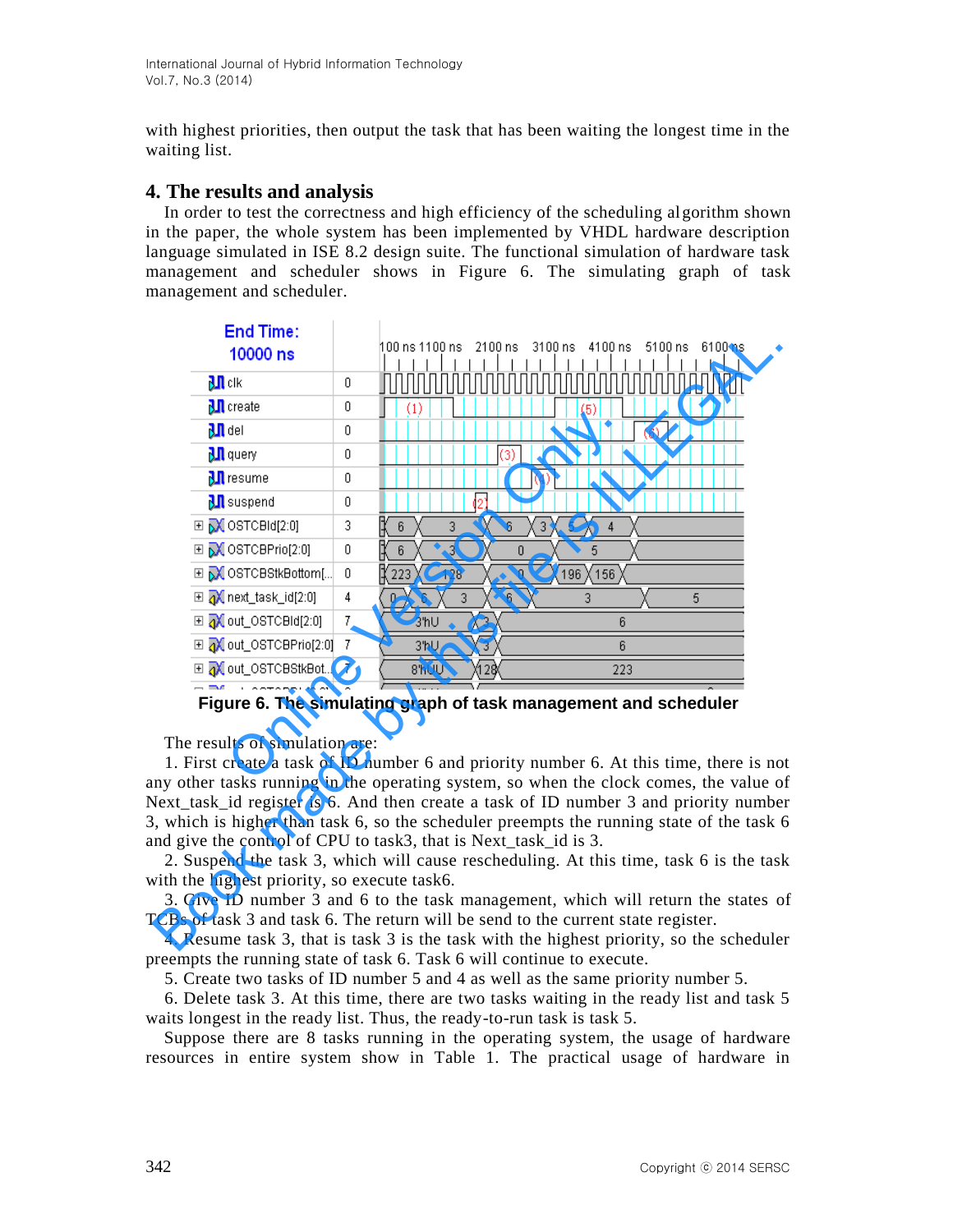| Logic Utilization           | Used | Available | Utilization |
|-----------------------------|------|-----------|-------------|
| Number of Slices            | 491  | 13696     | 3%          |
| Number of Slices Flip Flops | 712  | 27392     | 2%          |
| Number of 4 input LUTs      | 350  | 27392     | 1%          |
| Number of bonded IOBs       | 81   | 556       | 14%         |
| Number of GCLKs             | x    | 16        | 50%         |

XC2VP30FF896C platform. According to Table 1, resources of FPGA and performance meet the need of real-time operating system.

# **Figure 7. The practical usage of hardware in XC2VP30FF896C platform**

The analysis of the results verifies the correctness and high efficiency of using hardware logic to implement operating system scheduler, which meets the requirement of real-time operating system.

# **5. Conclusion**

Based on fully analyzing the mechanism of task scheduling of real-time operating system as well as the merits of FPGA hardware logic, this paper designs the algorithm and logic circuits of hardware task management and scheduler instead of traditional software one and implement and simulate the whole system on ISE 8.2 of Xilinx Company. This paper mainly redesigns the task management and schedulers to meet the limit of hardware logic as well as high efficiency and improve the algorithm by adding ready lists, which will support tasks with the same priority numbers. So, this improvement of algorithm breaks through the limit of the number of total task and makes possible run some tasks that are not necessary to be strict real-time. Because of the new ready list, the paper redesigns the scheduler to select the task with the same priority that waits the longest in the read list in order to support tasks with the same priorities. This paper use registers inside FPGA to implement the redesigned TCB data structure, which maximizes the potential parallel performance of multiple tasks. Instead of using ready table originally used in  $\mu$ C/OS-II, this paper use ready list and directly links it to the scheduler, saving time to read from memory. In a word, hardware task management and scheduler have its value of research and real life. **sion**<br> **sion**<br> **on** fully analyzing the mechanism of task scheduling c<br>
well as the merits of FPGA hardware logic, this paper<br>
circuits of hardware task management and scheduler<br>
ne and implement and simulate the whole s The analysis of the results verifies the correctness and high efficiency of usin<br>aredware logic to implement operating system scheduler, which meets the requirement<br>freal-time operating system.<br> **5. Conclusion**<br> **5. Conclu** 

### **Acknowledgement**

This study was supported by the National Natural Science Foundation of China (No. 61103149), the Education Department Foundation Heilongjiang Province of China (No. 12521100), the Technology Innovation Talent Research Foundation of Harbin (No. 2013RFXXJ034) and Innovative and experimental program for college students of china.

# **References**

- [1] Y. Zhenyu, Z. Hai, W. Jinying, X. Jiuqiang and L. Kai, "HOS Design on Embedded Processor", Computer Engineering, (**2008**), pp. 268-270.
- [2] T. Nakano, U. Andy, M. Itabashi, A. Shiomi and M. Imai, "Hardware Implementation of a Real-time Operating System", Proceedings of the Twelfth TRON Project International Symposium, IEEE Computer Society Press, (**1995**), pp. 34-42.
- [3] M. Vetromille, L. Ost, C. A. M. Marcon, C. Reif and F. Hessel, "RTOS Scheduler Implementation in Hardware and Software for Real Time Application", Rapid System Prototyping, (**2006**), Seventeenth IEEE International Workshop, 163 - 168 Digital Object Identifier 10.1109/RSP.2006.34.(2006)